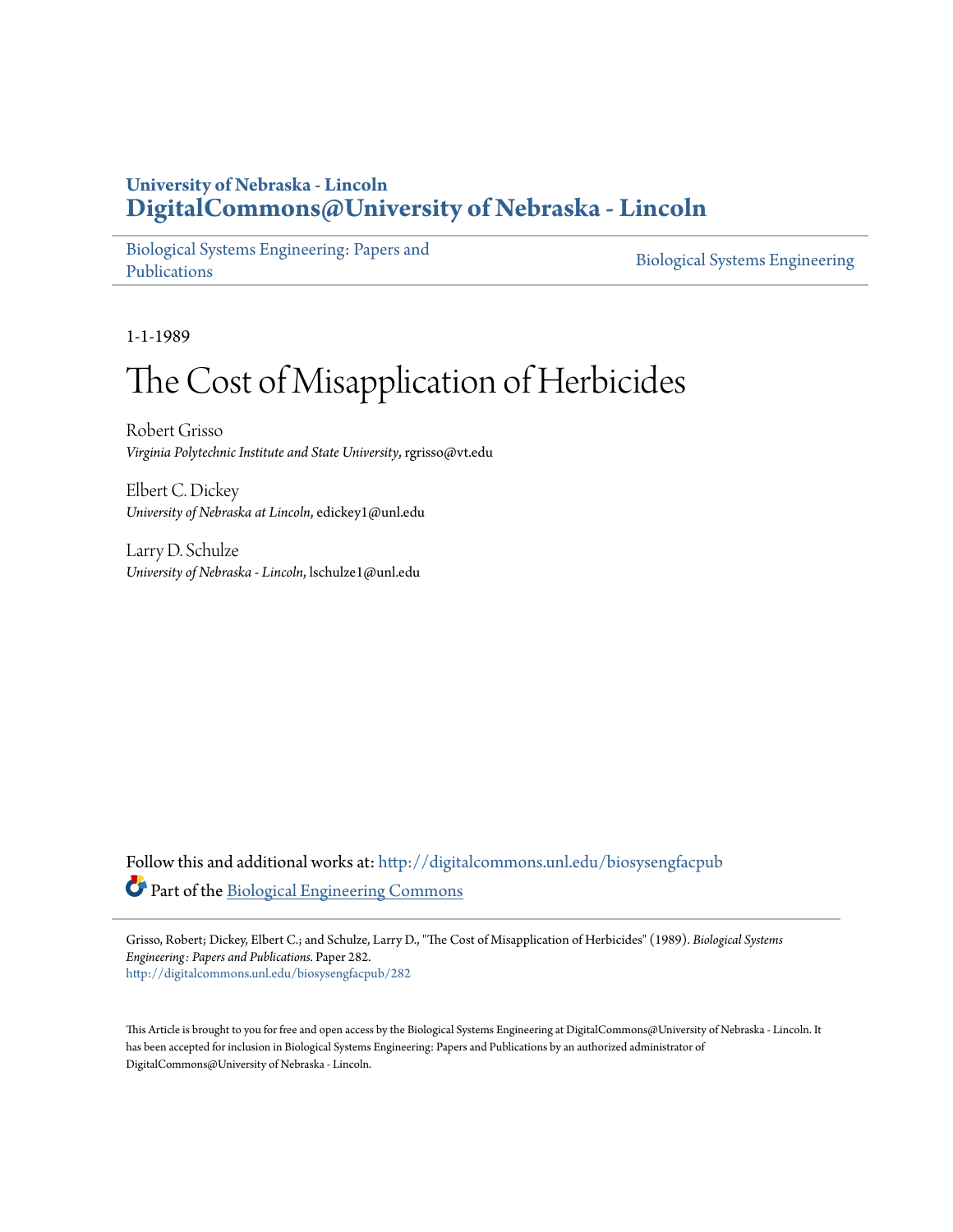# The Cost of Misapplication of Herbicides

R. D. Grisso, E. C. Dickey, L. D. Schulze

MEMBER

**MEMBER** ASAE

ASAE

### ABSTRACT

 $A$  field survey of 103 private herbicide applicators was conducted during the spring of 1986 in 12 central and eastern Nebraska counties. The results showed that only 30% of the cooperators were applying herbicides within 5% of their intended application rate. Twenty-six percent of the cooperators over-applied herbicides during a single application, with an average cost due to misapplication of  $$3.11/ha$  (\$1.26/a). If these values were extended over Nebraska, \$4.26 million are expended for extra herbicides which were not necessary. The average cost of over application was in excess of \$570 per application. Forty-four percent of the cooperators under-applied herbicides spending \$3.06/ha (\$1.24/a) less than anticipated. However, neither of these values include the potential cost of crop or environmental damages, or possible crop yield reductions due to improper rate of herbicide application.

### INTRODUCTION

Crop yield and quality depend heavily on the effective application of pesticides (Ozkan, 1987). In some cases, chemical costs can exceed one-third of the total cost of crop production (Urbain, 1987a). Additionally, the cost of some active ingredients has risen from 30 to 60% over the last five years. All these factors emphasize that proper chemical application can save money.

Over application of pesticides causes increases in production costs, potential crop damage, pollution and possible residue carryover. For example, a 10% over application of chemicals costing  $$37/ha ($15/a)$  would add \$450 to the cost of treating 120 ha (300 a). This figure represents only the overcharge for excess chemical, and does not include other potential damages.

Under application of pesticides can be just as costly because the chemical may not effectively control the target pest (Hoehne and Brumett, 1982). This might require an additional application, which means more

fuel and labor due to extra trips across the field. In addition, the chemical may not be applied at an effective time in the pest's growth cycle which can result in yield losses due to uncontrolled pests. Probably the most difficult area to assess is the potential reduction of yield because of under application of chemicals. Hawkins et al. (1977) showed that corn yields from a no herbicide treatment were about 20% less than from similar plots receiving herbicide. Also, if pests are able to accumulate and mature, yields can be negatively affected in subsequent growing seasons.

The pesticide label specifies the application rate that will produce the best results. According to the Guide for Commercial Applicators (USEPA and USDA, 1975), the actual application rate should be within 5% of the recommended label or intended rate. Accurate calibration will enable an operator to establish the correct ratio at which pesticides and carrier must be added to the spray tank, so that the intended application rate specified by the pesticide label can be achieved for the target pest and crop/soil conditions.

Applying chemicals at the proper rate is essential for satisfactory pest control. Proper application rate will be attained when the operator controls the sprayer properly and the sprayer is calibrated correctly. Several investigators (Grisso et al., 1988; Ozkan, 1987; Rider and Dickey, 1982) have assessed the accuracy of pesticide applicators. Grisso et al. (1988) found that only one out of three applicators applied pesticides within 5% of their intended application rate. The major source of error was incorrect calibration (55%) while tank mixing errors were detected in 19%.

Limited information is available concerning what these application errors cost the applicator. Reichenberger (1980) estimated a misapplication cost from \$5.00 to \$30.00 /ha (\$2.00 to \$12.00/a) from added chemical expense, potential crop damage and threatened pest competition. He also estimated that nationwide, these additional expenses could cost farmers one billion dollars per year.

#### **Objective**

The objective of this study was to determine the chemical costs incurred because of herbicide misapplication in Nebraska fields.

### PROCEDURE

Observations were made on 103 randomly selected farm sites as cooperators were either calibrating a sprayer or applying herbicides to a field. The survey was conducted during the spring of 1986 in 12 central and eastern Nebraska counties. Many of the cooperators had no prior notice of the observer's visit. All the cooperators

Article was submitted for publication in October 1988; reviewed and approved for publication by the Power and Machinery Div. of ASAE in February 1989. Presented as ASAE Paper No. 88-1581.

This manuscript has been assigned Journal Series No. 8786, Agricultural Research Division, University of Nebraska.

The authors are: ROBERT D. GRISSO, Assistant Professor and Extension Agricultural Engineer, ELBERT C. DICKEY, Professor and Extension Agricultural Engineer, Agricultural Engineering Dept., and LARRY D. SCHULZE, Assistant Professor and Extension Pesticide Coordinator, Environmental Programs, University of Nebraska, Lincoln.

Acknowledgments: Appreciation is given to Steve Otten and Steve McHarque for data collection. The UNL Pesticide Training and Environmental Programs is gratefully acknowledged for their support of this research.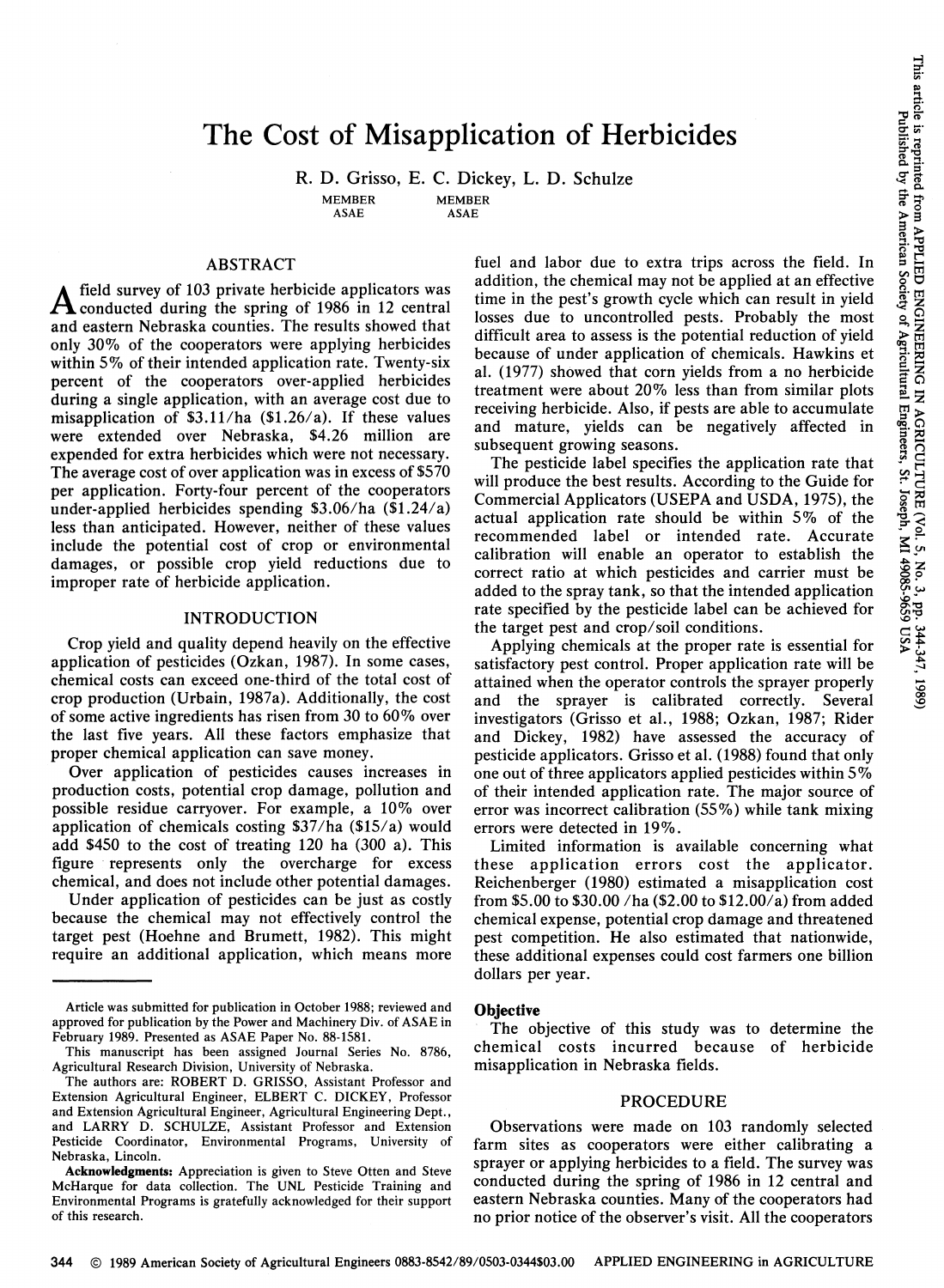were applying liquid herbicide solutions. On-site where observations consisted of a short interview followed by a  $C_c$  = cost of the chemical per unit area,  $\frac{s}{h}$ measurement of sprayer performance.<br>
During the interview, information was obtained  $C_a = \text{cost of misapplication per unit area, $/ha}$ 

During the interview, information was obtained  $C_a = \cos t$  oncerning: the operator, sprayer set-up, system  $(S/a)$ concerning; the operator, sprayer set-up, system  $(S/a)$ <br>pressure, nozzle type, the chemical(s) used, intended  $C_i$  = accumulated cost of misapplication over pressure, nozzle type, the chemical(s) used, intended  $C_t$  = accumulated cost of chemical application rate(s), amount of chemical(s) the treated area (\$) chemical application rate(s), amount of chemical(s) the treated area (\$)<br>added to the tank, tank size, intended spray volume,  $C_v = \text{cost of herbicide per unit volume, }$  \$/1 added to the tank, tank size, intended spray volume,  $C_v = \text{cost of herbiic}$ <br>estimated travel speed, and the method and frequency of  $\frac{S}{\text{tot}}$  (\$/pt or \$/qt) estimated travel speed, and the method and frequency of  $\frac{f}{f}$  (\$/pt or \$/qt)<br>calibration procedures. Measured items were: nozzle  $V_i$  = intended application rate, 1/ha (pt/ac or calibration procedures. Measured items were: nozzle  $V_i$  = intended application rate, nozzle spacing nozzle heights, and travel  $q_t/a$ delivery rates, nozzle spacing nozzle heights, and travel speed.  $T_a$ speed. T<sub>a</sub> total area of applictaion, ha (a).

### ANALYSIS OF DATA

From these measurements, the spray volume (V) was calculated as:

$$
V = \frac{K Q}{SW} \qquad \qquad \ldots \qquad \qquad \ldots \qquad \qquad \ldots \qquad \ldots \qquad \qquad \ldots \qquad \qquad \ldots \qquad \qquad \ldots \qquad \qquad \lbrack 1]
$$

where

 $V =$ <br> $K =$ spray volume, 1/ha (gpa)

- $\equiv$ conversion constant, 60,000 (5940)
- $\mathbf O$ average measured nozzle flow rate, 1/min (gpm)

w<br>s  $=$ nozzle spacing, em (in)

 $=$ travel speed, km/h (mph).

From the spray volume, the application rate (Vc) of the chemical was determined from:

Vc = VTA ...•.•..............•....... [2]

where

- $V_c$  = application rate, 1/ha (pt/ac or qt/ac)
- $A =$  amount of herbicide added to the tank, 1 (pt or qt)
- $T =$  volume used in spray tank, 1 (gal).

These measured values were then compared with those that the cooperator intended. The percent error was calculated as:

$$
\% Error = \frac{[Measured Rate - Intended Rate] * 100}{Intended Rate} \cdot .[3]
$$

Costs were calculated in three forms; the total cost of the chemicals applied per unit area  $(C<sub>c</sub>)$ , the cost of chemicals misapplied per unit area  $(C_a)$  and the cost of misapplication over the entire treated area( $C<sub>t</sub>$ ). These costs were calculated as:

 $C_a = C_v (V_c - V_i) \dots \dots \dots \dots \dots \dots \dots \dots \dots \dots$  [5]

Ct = Ca (T a) . . . . . . . . . . . • . . . . . . . • . • • . . • . [ 6]

- 
- 
- 
- 
- 

Herbicide costs per unit volume  $(C_n)$  are presented in Table 1. Cost calculated from equations [5] and [6] will be positive if herbicides were over applied, and negative if they were under applied. Note the cost data reflect only calibration and mixing errors, but do not include other potential damages.

### SURVEY RESULTS

A total of 103 private applicators cooperated in the survey. Of these, 87 gave complete information allowing the calculation of the total cost of misapplication  $(C<sub>i</sub>)$ . Sixteen cooperators preferred not to disclose the total area of chemical application.

The total area for a single application treated by the 87 private applicators was 28 000 ha (69,250 a) and averaged  $318$  ha (787 a), with a range from 17.8 ha (44) ac) to 1 052 ha (2,600 a). These cooperators applied over \$570,000 worth of herbicides which averaged about \$6,500 worth of herbicides per applicator.

The type and cost of the herbicides used are shown in Table 1. Forty-four applicators tank-mixed two or more chemicals. These herbicides were applied on a variety of crops including corn, soybeans, grain sorghum and

TABLE 1. Approximate Retail Prices of Herbicides Used

| Herbicide        | Price $(\text{$})^*$ | Price $(\text{$})^*$ | No. of<br>Users†                           |  |  |
|------------------|----------------------|----------------------|--------------------------------------------|--|--|
| AAtrex 4L        | \$2.54/1             | \$9.60/gal           | 19                                         |  |  |
| AAtrex 80W       | $4.19$ / $kg$<br>\$  | \$1.90/lb            | 8                                          |  |  |
| Banvel           | \$13.42/1            | \$50.80/gal          | 5                                          |  |  |
| Bicep            | \$5.71/1             | \$21.60/gal          | 11                                         |  |  |
| Bladex 4L        | \$4.97/1             | \$18.80/gal          | 14                                         |  |  |
| Bladex 80W       | \$<br>$7.94$ /kg     | \$3.60/lb            | $\mathbf{1}$                               |  |  |
| Brominal 3+3     | \$19.02/1            | \$72.00/gal          | $\mathbf{1}$                               |  |  |
| Command 4EC      | \$15.85/l            | \$60.00/gal          | $\overline{\mathbf{c}}$                    |  |  |
| 2,4-D Amine      | 2.11/l<br>\$         | \$8.00/gal           | $\overline{\mathbf{3}}$                    |  |  |
| 2,4-D Ester      | 2,64/1<br>\$         | \$10.00/gal          | 12                                         |  |  |
| Dual 8E          | \$13.21/l            | \$50.00/gal          | 3                                          |  |  |
| Eradicane        | \$5.15/1             | \$19.50/gal          | $\mathbf{1}$                               |  |  |
| Genate Plus      | \$4.81/l             | \$18.20/gal          | $\overline{1}$                             |  |  |
| Lasso            | \$5.71/l             | \$21.60/gal          | 20                                         |  |  |
| Lasso-Atrazine   | \$4.23/1             | \$16.00/gal          | 5                                          |  |  |
| Lorox 4L         | \$13.32/1            | \$50.40/gal          | $\frac{2}{2}$                              |  |  |
| Prowl            | \$4.86/1             | \$18.40/gal          |                                            |  |  |
| Ramrod-Atrazine  | \$3.83/1             | \$14.50/gal          |                                            |  |  |
| Ramrod Flowable  | \$4.44/1             | \$16.80/gal          | $\begin{array}{c} 8 \\ 3 \\ 1 \end{array}$ |  |  |
| Roundup          | \$21.66/1            | \$82.00/gal          |                                            |  |  |
| Sencor/Lexone 4L | \$26.63/1            | \$100.80/gal         | 5                                          |  |  |
| Sencor/Lexone DF | \$41.89/kg           | \$19.00/lb           | $\overline{7}$                             |  |  |
| Sutant           | 4.81/1<br>\$         | \$18.20/gal          | $\overline{\mathbf{c}}$                    |  |  |
| Sutazine         | \$4.65/1             | \$17.60/gal          | $\mathbf{1}$                               |  |  |
| Treflan          | \$5.39/1             | \$20.40/gal          | 10                                         |  |  |

\*Price Source: Furrer et al. (1987).

tMore than one chemical may have been used by an applicator.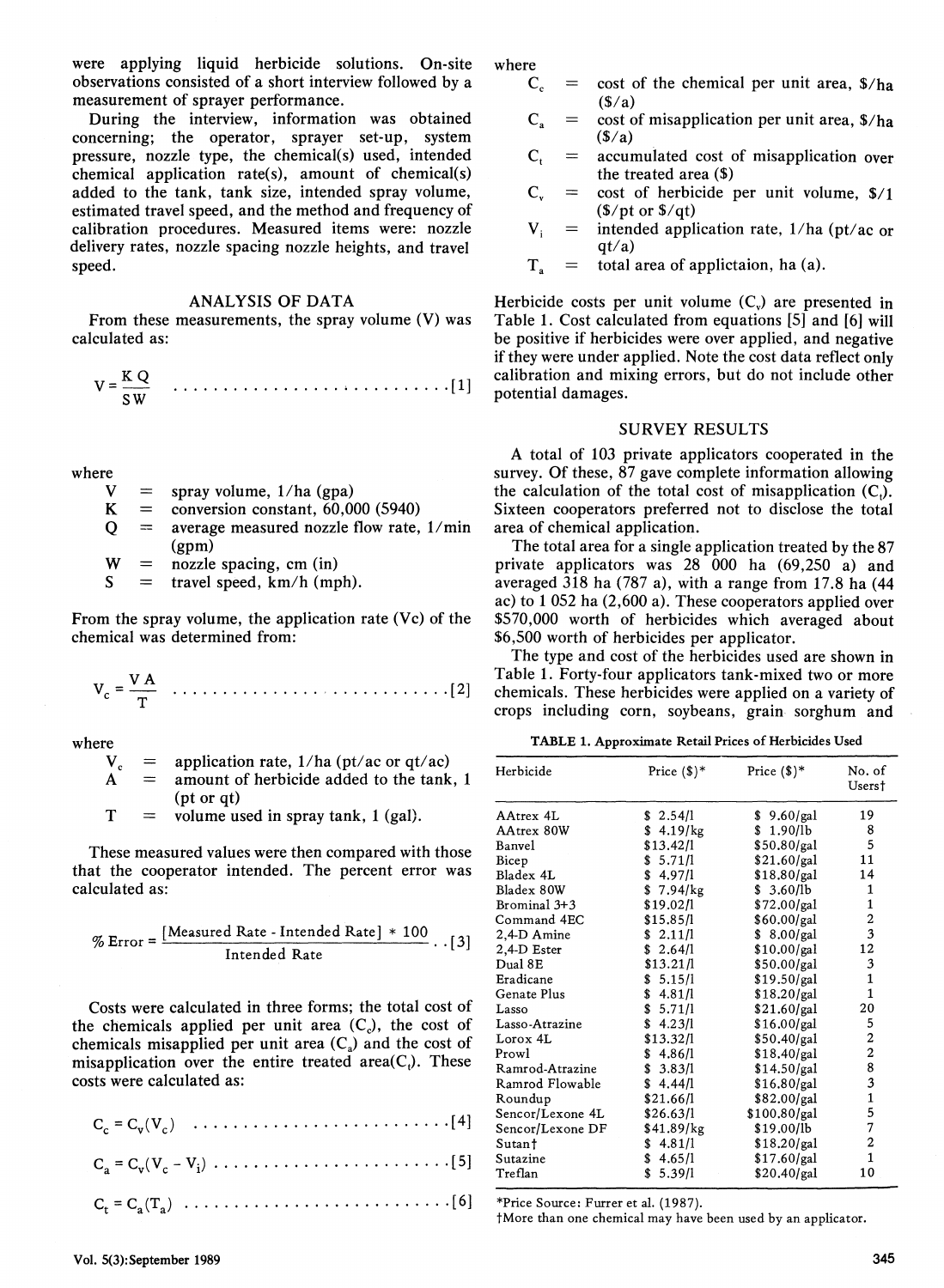pasture. The herbicide cost per unit area  $(C_{\alpha})$  ranged from \$1.00/ha (\$.40/a) to \$122/ha (\$49.50/a) for a single application. Over  $66\%$  of the cooperators (Fig. 1.) spent under  $$24/ha$  (\$10/a) for a single chemical application. This cost was about half of that reported by Reichenberger ( 1980).

Application errors can result from incorrect calibration, incorrect ratio of the herbicide and carrier or a combination of both. Over  $70\%$  of the 103 cooperators had a calibration and/or mixing error in excess of  $5\%$ (Fig. 2). If an error occurred, there was a tendency to under apply. Grisso et al., (1988) provided additional discussion relating to application errors, spray equipment and calibration procedures.

A total of 31 applicators  $(30\%)$  were within 5% of their intended application rate (Fig. 2) and were considered excellent applicators. Fourteen of these



Fig. 2-Distribution of applicators and herbicide application errors. Errors are the result of improper mixing ratio, calibration, or a

applicators over applied between 0 and  $5\%$  of their intended rate and had an average misapplication of \$.72/ha (\$.29/a). Seventeen applicators under applied and were within the 5% range and spent  $\frac{242}{ha}$  $(17/a)$  less on chemicals than they intended.

Fifty-percent of the applicators (Fig. 3) had a misapplication cost between \$1.50/ha and -\$1.50/ha (\$.60/a and -\$.60/a) which can be considered insignificant in light of the cost of crop production. But as the misapplication costs and treated area increases, the cost accumulates.

Twenty-seven applicators  $(26\%)$  over-applied herbicide by more than  $5\%$  of their intended rate and had an average overcharge cost of  $$3.11/ha$  (\$1.26/a) with one applicator having an overcharge of \$18.29/ha  $(57.40/a)$ . Of those 87 applicators who provided the total area treated, the average cost due to over-application was \$573 with a range from \$12 to \$2,220 per application (Fig. 4). Additional costs would be accrued from damages due to excessive chemical residue if rates are excessive.

The Nebraska Dept. of Agriculture in 1986 estimated there were 57,000 Nebraska farms with an average size of 335 ha (828 a). Corn, soybeans, winter wheat and sorghum were Nebraska's leading crops and used over 5.25 million ha (13 million a) of cropland. If the survey estimates of  $26\%$  of the applicators having an overcharge of \$3.11/ha  $(\frac{$1.26}{a})$  were representative of the state's applicators, an estimated cost of \$4.26 million dollars was incurred due to excessive application of herbicides.

According to Grisso et al. (1988), most application errors are due to improper calibration. Most calibration procedures and necessary adjustments can be completed in less than an hour (Urbain, 1987b). Thus, those individuals who over applied herbicides could receive a quick return on investment time if calibration procedures were followed. From this survey, an hour spent in calibration would reduce the chances of losing \$570 per application.



# **Misapplication Cost (\$/ha)**

Fig. 3-Distribution of applicators and the cost of misapplication. The cost is a result of improper mixing ratio, calibration, or a combination of both. A negative cost indicates under application.

combination of both.